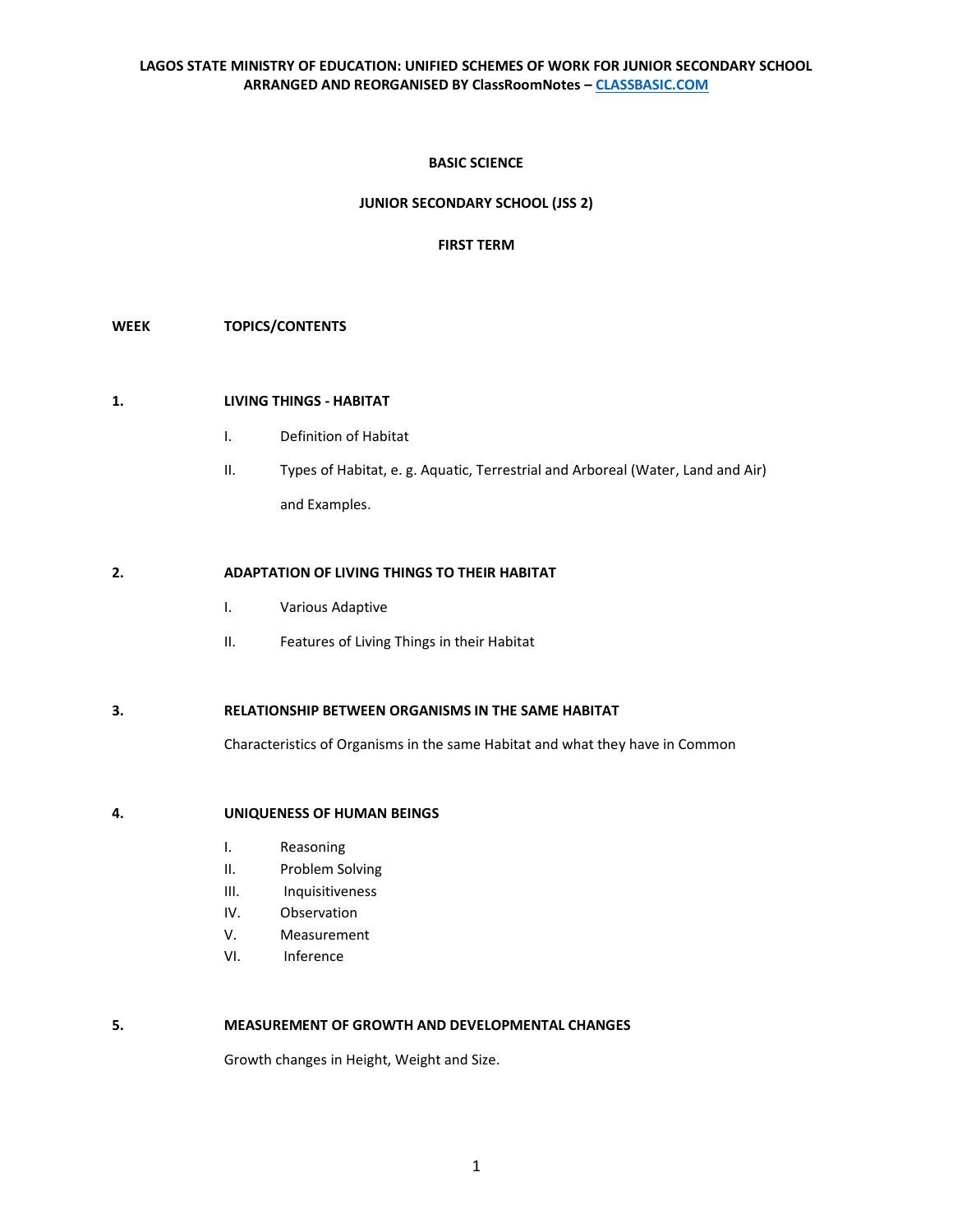# **6. HUMAN DEVELOPMENT I**

Developmental Changes:

- I. Infancy
- II. Adolescents
- III. Adulthood
- IV. Characteristics Features of Stages of Development

# **7. – 8. HUMAN DEVELOPMENTII**

- I. Classification of Growth and Developmental changes as Temporary/Permanent
- II. Factors that affect Growth and Development

# **9. BODYIMAGE I**

- I. Meaning of Body Image
- II. Physical Features, Size, Height, Race, Ethnicity, Color of Skin,Eyes and Hair

### **10. BODY IMAGE II**

Pubertal and Body Image:

- I. Effect of Pubertal changes on Body Image and Behavior
- II. Misconceptions about Beauty as presented in the Media
- III. Individual Uniqueness

### **11. | 12. REVISION AND EXAMINATION**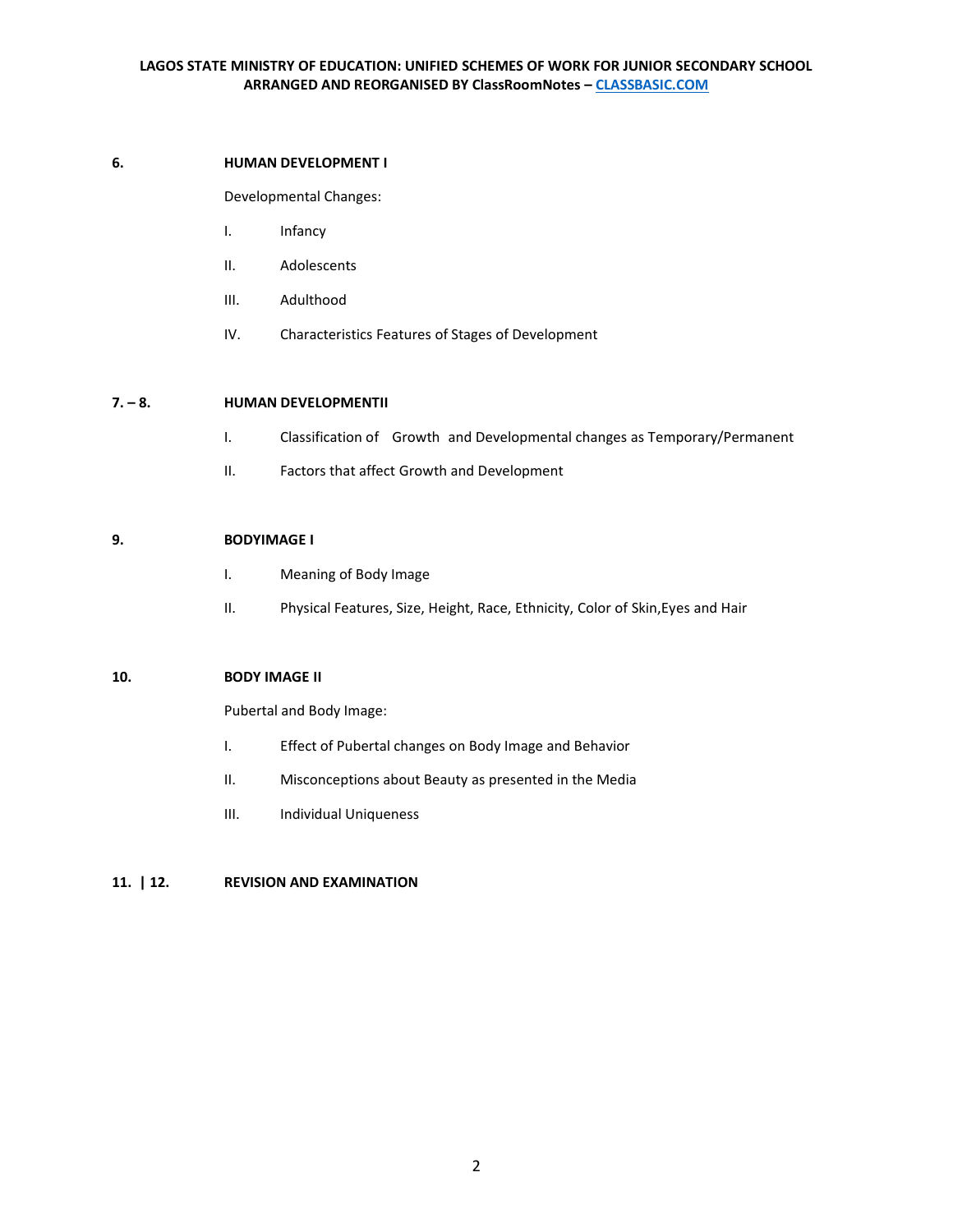# **BASIC SCIENCE**

### **JUNIOR SECONDARY SCHOOL (JSS 2)**

### **SECOND TERM**

# **WEEK TOPICS/CONTENTS**

#### **1. REVISION OF LAST TERM'S WORK**

Work, Energy and Power

- I. Meaning of Work, Energy and Power
- II. Concept of Work, Energy and Power
- III. Forms of Energy Heat, Light, Kinetic, Potential, etc.

## **2. POTENTIAL AND KINETIC ENERGY**

I. Meaning of Potential and Kinetic Energy

II. Calculate Kinetic and Potential Energy

- **3. CALCULATION INVOLVING WORK DONE**
- **4. ENERGY TRANSFER WHEN WORK IS DONE**

# **5. FAMILY LIFE EDUCATION I**

- I. Communication Techniques
- II. Importance of Honest Communication about Pubertal concerns to Responsible Parents

# **6. FAMILY LIFE EDUCATION II**

3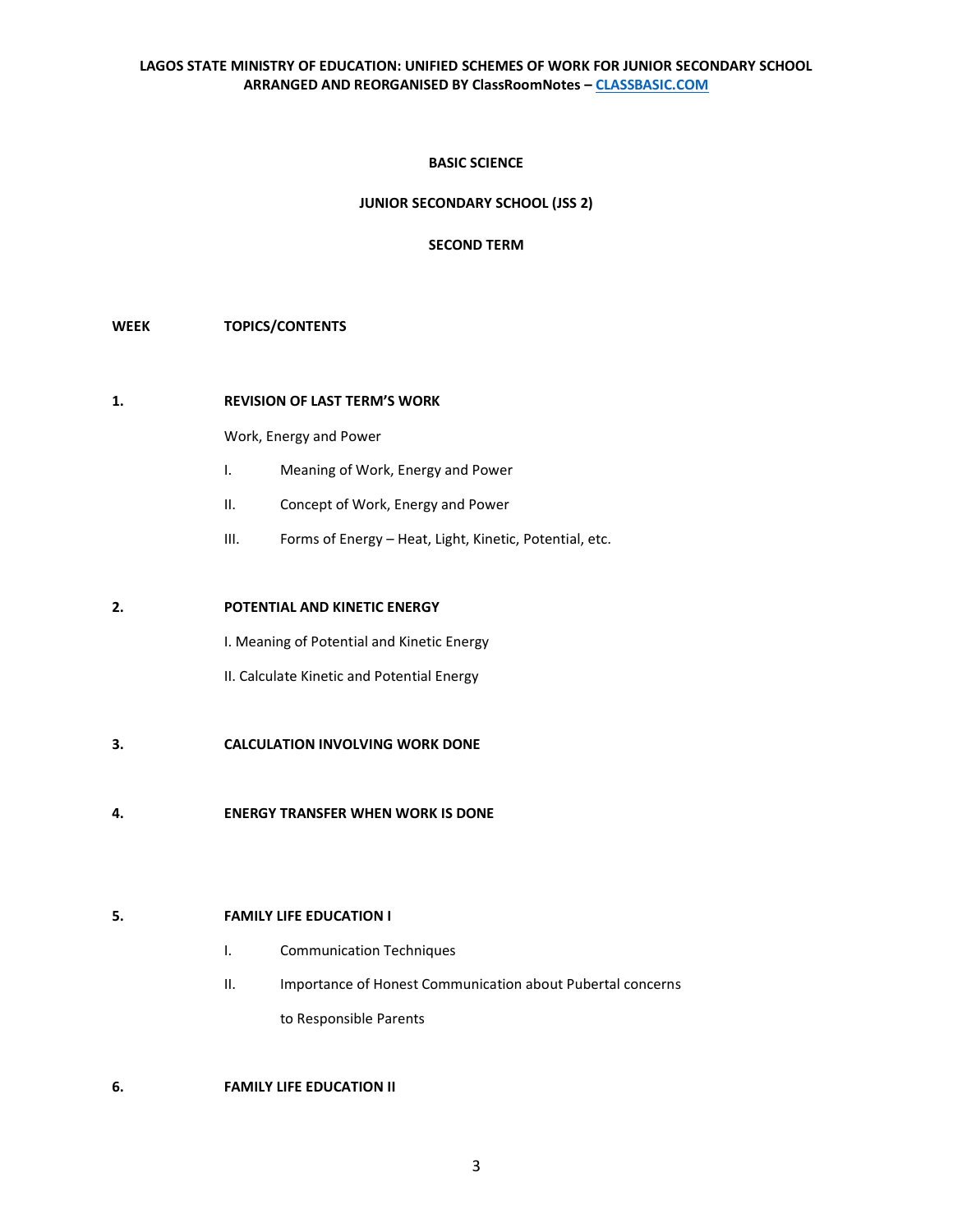- I. Life Span Continuum
- II. Expressions of Feeling Desires and Fantasies from Birth to Death
- III. Factors that Influence Individual Sense of Self Worth (BodyImage)

# **7. | 8. KINETIC THEORY**

The Assumptions of the Kinetic Theory

## **9. EXPLANATION OF SOME PHENOMENA USING KINETIC THEORY**

Explain the Molecular Structure of Solids, Liquids and Gases using the Kinetic Theory

# **10. BOILING AND EVAPORATION**

- I. Explanation of Boiling and Evaporationusing Kinetic Theory
- II. Factors that affect Evaporation

# **11.– 12. REVISION AND EXAMINATION**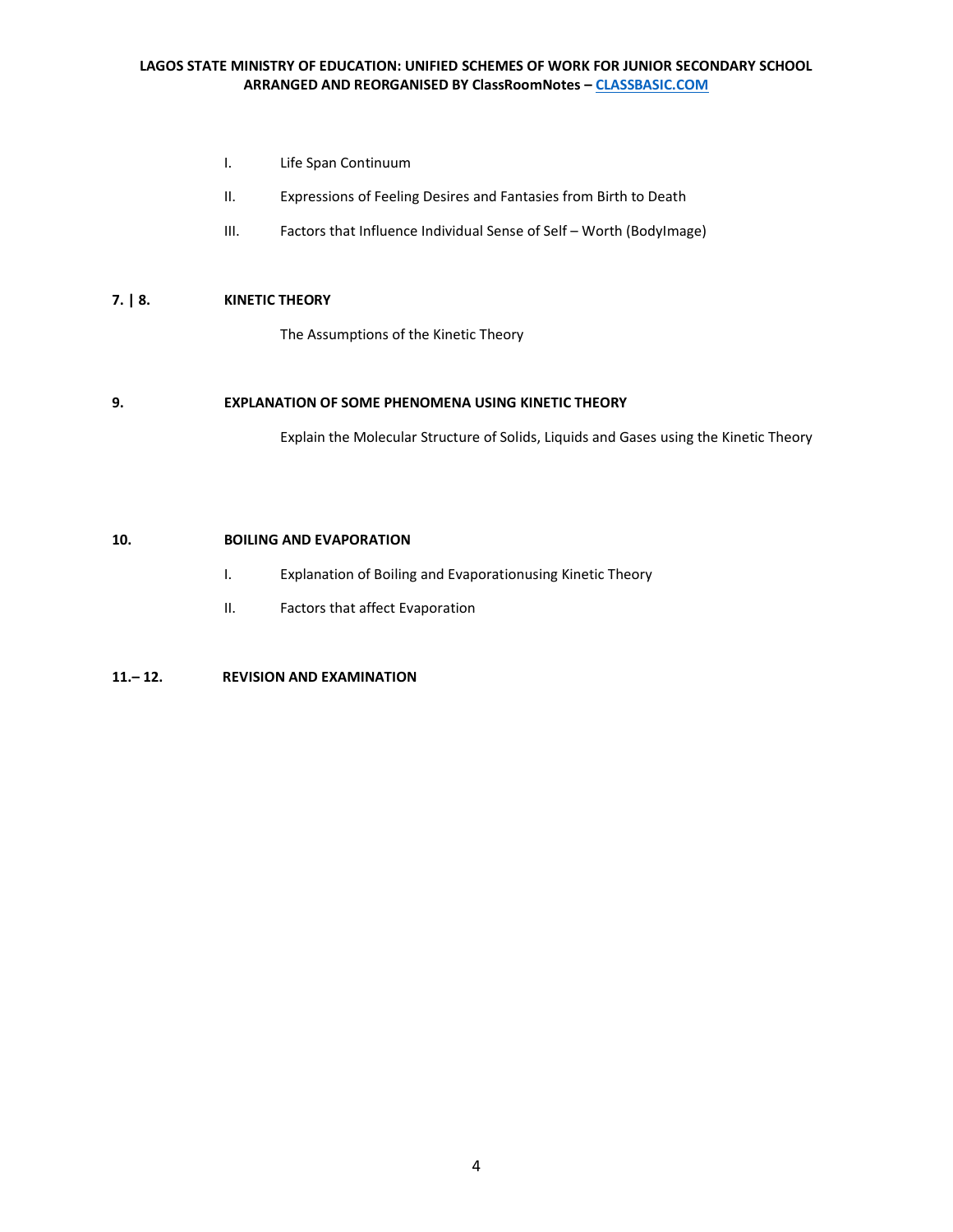### **BASIC SCIENCE**

### **JUNIOR SECONDARY SCHOOL (JSS 3)**

### **THIRD TERM**

- **WEEK TOPICS/CONTENTS**
- **1. REVISION**

### **2. THERMAL ENERGY – I**

Heat Flow

## **THERMAL ENERGY – II**

Heat Transfer – Conduction, Convection and Radiation

### **3. REPRODUCTIVE HEALTH**

- I. Genetic Counseling
- II. Breast Feeding and Its Advantages
- III. Myths about Breast feeding

### **4. ABSTINENCE**

- I. Meaning of Abstinence
- II. Types of Abstinence Life Long, Delayed, Periodic Abstinence
- III. Skills and Behavior that PromotesAbstinence
- IV. Reasons why Young People must Abstain from Pre MaritalSex
- V. Reasons why Young People engage in Pre Marital Sex
- VI. Facts and Myths about SexualAbstinence

## **5. CHEMICALS**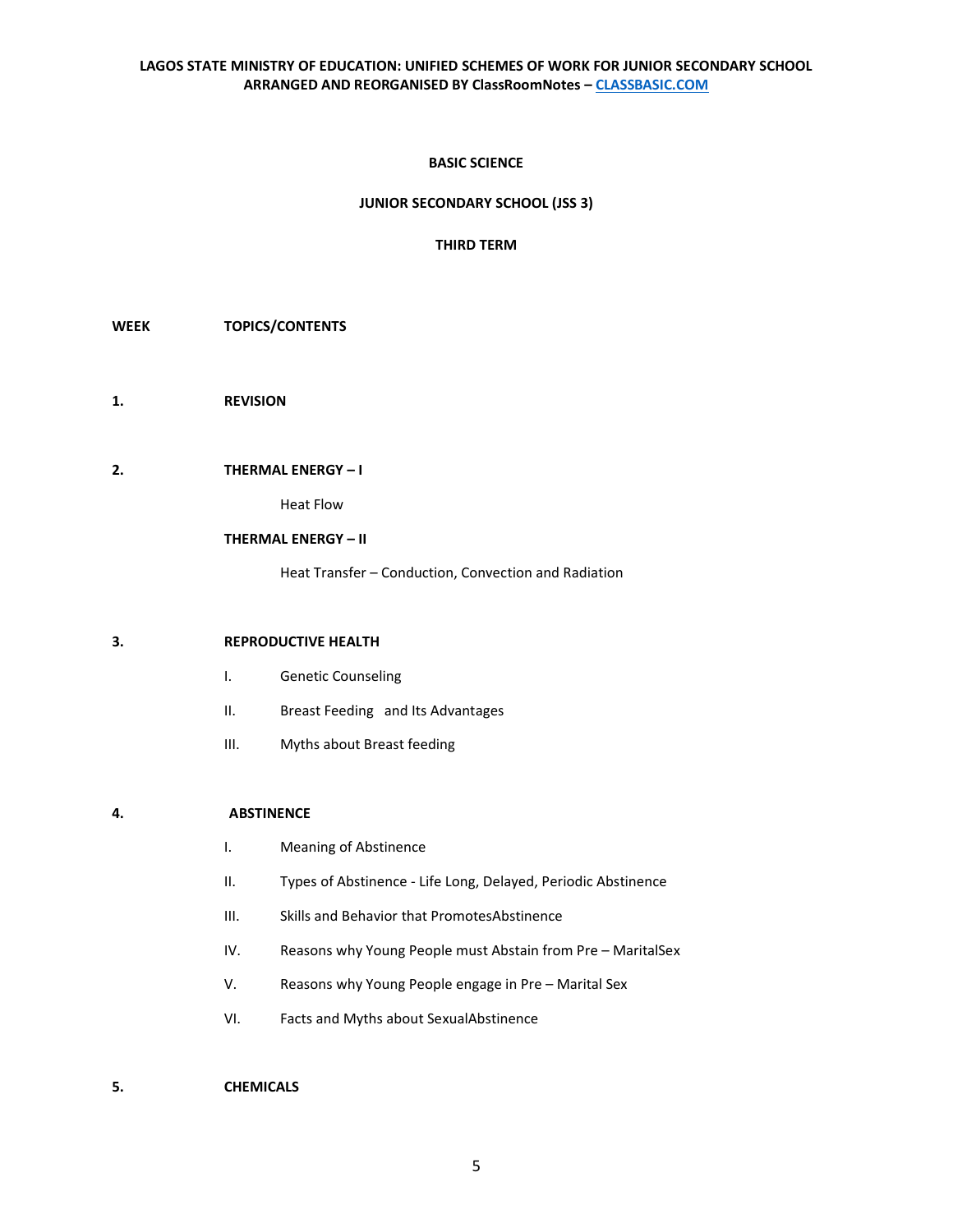- I. Meaning of Chemicals
- II. Classes of Chemicals
	- a. Based on Use Pharmaceutical/Cosmetics, Nuclear, Agrochemicals, Industrial and Laboratory
	- b. Based on Hazardous Nature Highly Hazardous and Toxic, Moderately Hazardous

and Toxic, Non Hazardous and Toxic

## **6. CHEMICALS - SAFETY MEASURES**

Safety Measures when Using Chemicals

- I. Adhere to the Manufacturer's SafetyInstructions
- II. Follow Safety Guidelines for Chemical Storage and Handling
- III. Observe and Adhere to SafetySigns and Instructions on ChemicalPackages
- IV. Ensure Proper Labeling and Storage of Chemicals

## **7. | 8. DRUG ABUSE**

- I .Meaning of Drug and Drug Abuse
- II. Methods of Drug Use, e. g.Inhaling, Injection, Smoke, etc.
- III. Common ways of Misusing Drugs
- III. Social Risks Factors in Drug Abuse, e. g. BrokenHome, PeerInfluence
- IV. Desperate move to get MoreDrugs

## **9. CRUDE OIL AND PETROCHEMICALS I**

- I. Meaning of Crude Oil and Petrochemicals
- II. Refining of Crude Oil

# **10. CRUDE OIL AND PETROCHEMICALS II**

I. Uses of Crude Oil and Petrochemicals